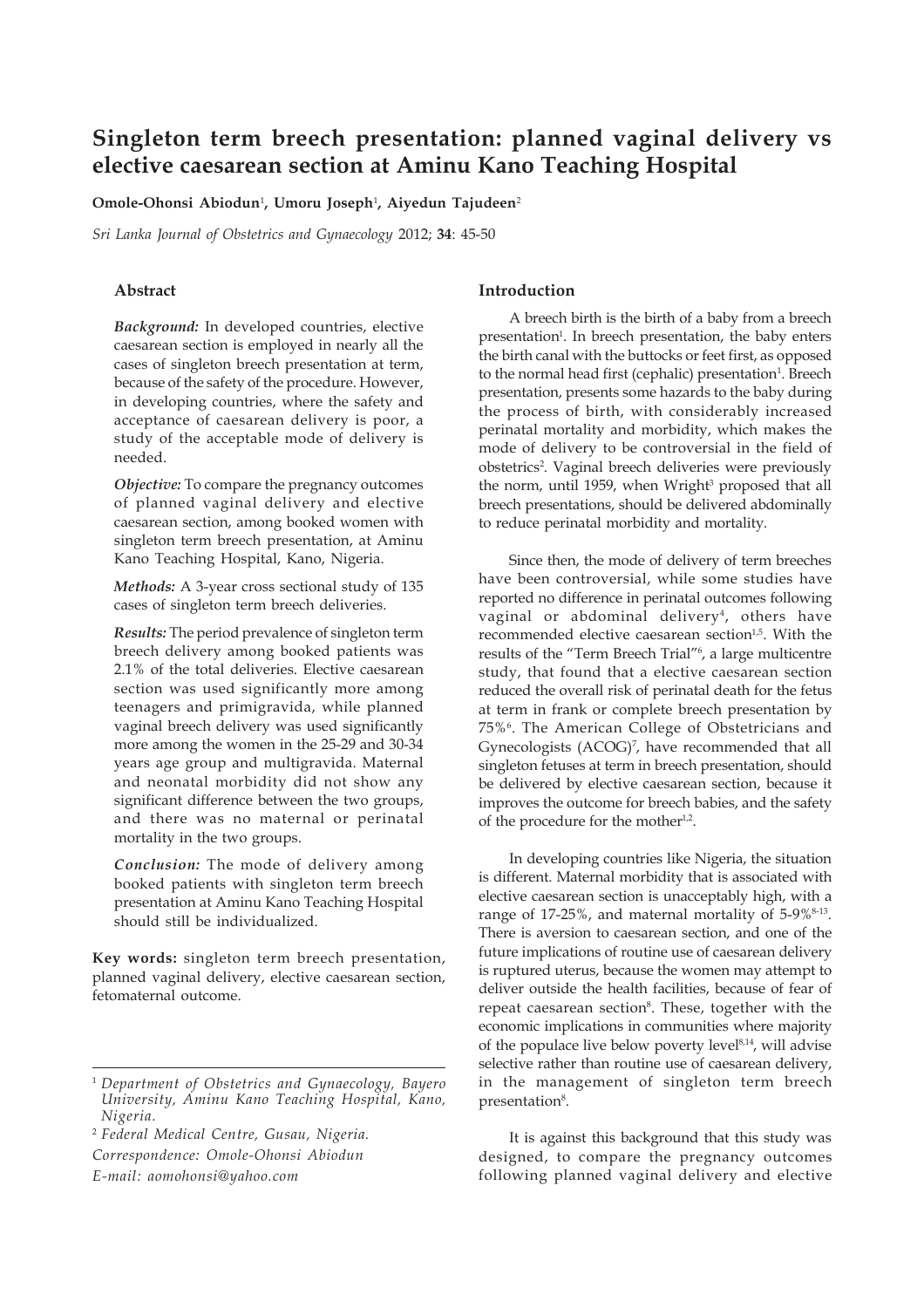caesarean section, among booked patients carrying singleton term breech pregnancies at Aminu Kano Teaching Hospital, Kano, Nigeria, in order to make recommendations, which will assist policy makers in formulating acceptable and safer plan of management for women carrying singleton term breech pregnancies.

# **Methodology**

This is a 3-year cross sectional study of all cases of singleton term breech presentation, among booked patients that were managed according to our clinical protocol at Aminu Kano Teaching Hospital, Kano, Nigeria, from January 2006 to December 2008. The women were informed of the risks and benefits of a planned vaginal breech delivery and elective caesarean section. Their choice of the mode of delivery was respected and informed written consent was obtained from the patients, or from the patients' relatives in the event of mothers that were less than 18 years. Consent discussion and chosen plan were well documented in the case notes for use by the antenatal clinic and labour room staff, and the women were provided with the best possible in-hospital care. All the vaginal deliveries were assisted breech deliveries. The deliveries, either vaginal breech delivery or caesarean section were carried out by specialist obstetricians, either consultants or senior registrars, who were assisted by other junior doctors, nursing staff, anaesthetists and paediatricians with their team of health care professionals that are skilled in neonatal resuscitation.

The women for planned vaginal breech delivery were selected and managed according to our clinical protocol for eligibility and intrapartum management. The inclusion criteria were singleton fetus in a frank or complete breech presentation at term, in the absence of a contraindication to vaginal delivery. Multiple pregnancies were exclusion criteria in this study.

The inclusion criteria for elective caesarean section were women with a contraindication to assisted vaginal delivery, which were cases with other obstetric factors like previous caesarean section, placenta praevia, intrauterine growth restriction, medical disorders like severe preeclampsia and diabetes mellitus in the antenatal period. At 36 weeks gestation, ultrasound scan and clinical pelvimetry were performed, and those with fetal growth restriction, an estimated fetal weight >3.5 kg, fetal attitude of extension, footling breech, and those with clinically inadequate maternal pelvis and cord presentation, were advised to have an elective caesarean section.

Intrapartum management included partographic monitoring of labour, use of adequate analgesia, electronic fetal heart monitoring in the first and second stages of labour, and psychotherapy. Following artificial or spontaneous rupture of the fetal membranes, immediate vaginal examination was performed to rule out cord prolapse. With slow progress in labour, caesarean section was advised, as it may be a warning sign of fetopelvic disproportion, and the use of oxytocin in management of breech delivery may result in premature bearing down and entrapment of the fetal head by a non-fully dilated cervix.

The first phase of the second stage of labour, which was not allowed to last more than 90 minutes, was managed passively without active bearing down effort, to allow the breech to climb the perineum. The second phase of the second stage of labour, which is the phase of active pushing, commenced after breech had climbed the perineum, and episiotomy was given except in a grand multipara with a very lax outlet. If in the first phase of the second stage of labour, the breech had not climbed the perineum after 90 minutes, or in the second phase of the second stage of labour delivery was not imminent after 60 minutes, caesarean section was recommended because of the risk of fetopelvic disproportion.

For the purpose of this study, planned vaginal breech delivery was one that was scheduled well before labour began, with the indication being either doctor's requested, which was based on medical indications, or patient-requested, which may be without medical indications. Term was between 37 and 42 completed weeks of gestation. Intrauterine growth restriction (IUGR) was diagnosed in babies, whose birth weights were below the 5th percentile of their expected weights for that period of gestation in our population. Postpartum haemorrhage (PPH) was blood loss of 500 ml or more following vaginal delivery, and 1000 ml or more following caesarean section. Wound sepsis was said to occur if there were local erythema, indurations and swelling of the wound edges, discharge of pus or wound dehiscence. Birth asphyxia as an APGAR score of less than 7 at 5 minutes of life. Early neonatal sepsis refers to the presence of a blood stream bacterial infection in the setting of fever, presenting in the first 7 days of life, and perinatal mortality refers to the sum of the stillbirths (deaths between the 28th week of gestation and before delivery the baby) and deaths in the first week of life.

The study variables of interest were maternal age and parity, perinatal mortality and neonatal morbidity, maternal morbidity and mortality.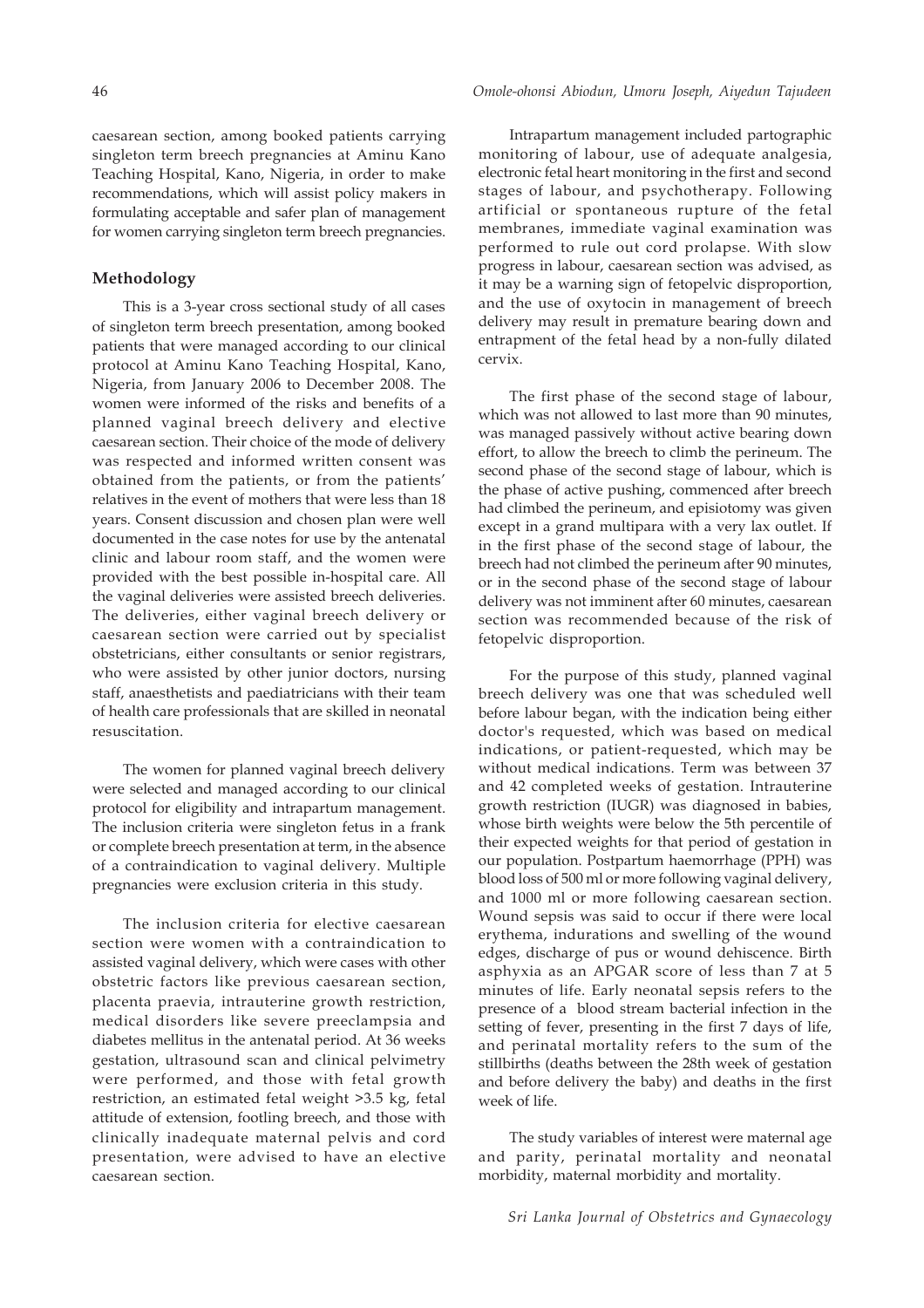The data obtained were recorded using tables. Discrete data were presented using percentages and frequencies, continuous data were presented using mean and standard deviation. Chi-square test and Fisher exact test were used to compare discrete variables for statistical significance. A P-value of less than 0.05 was considered significant.

# **Results**

During the study period, there were 135 cases of booked singleton term breech delivery out of a total of 6,438 deliveries, giving a period prevalence of 2.1% of the total deliveries. There was no feto-maternal morbidity or mortality.

Planned vaginal breech delivery was carried out in 61 (46.2%) patients, while 71 patients (53.8%) had elective caesarean section. There were 3 (4.7%) cases of emergency caesarean section for failed planned vaginal delivery due to slow progress in labour. Indications for elective caesarean section were

primgravidity 25 cases (35.2%), previous caesarean section cases 16 cases (22.5%), medical disorders in pregnancy 15 cases (21.1%), footling breech presentation 8 cases (11.3%), 'request caesareans' 5 cases (7.0%) and big baby 2 cases (2.8%). There was only one case of post operative wound sepsis, and 2 cases of episiotomy wound sepsis.

Table 1 describes the distribution of maternal age and parity by mode of delivery among patients with term breech delivery. The age range among the patients was 16-39 years, with a mean age of 28.4±3.6 years. The parity range was from 0-11, with a mean parity of  $4.3 \pm 2.6$ .

Table 2 describes the neonatal and maternal outcomes by mode of delivery among patients with term breech delivery. The SCBU admissions were for birth asphyxia (4 cases) and early neonatal sepsis (1 case) among the assisted vaginal delivery group while 1 case of birth asphyxia among the elective caesarean section group. There was no birth injury, perinatal or maternal mortality in the two groups.

| Variable<br>age in years | VBD(%)<br>$n=61$ (%) | ECS(%)<br>$n = 71$ (%) | Test                 | $P-value$   |
|--------------------------|----------------------|------------------------|----------------------|-------------|
| $\leq 19$                | 2(3.3)               | 21(21.1)               | Chi-square = $14.00$ | ${}< 0.001$ |
| $20 - 24$                | 8(13.1)              | 11(19.7)               | Chi-square = $0.02$  | 0.889       |
| $25 - 29$                | 26(52.5)             | 15(22.5)               | Chi-square = $6.11$  | 0.013       |
| 30-34                    | 19(27.9)             | 10(28.2)               | Chi-square = $4.62$  | 0.032       |
| $35 - 39$                | 6(3.3)               | 14(8.5)                | Chi-square $= 1.78$  | 0.182       |
| Parity                   |                      |                        |                      |             |
| $\theta$                 |                      | 25(35.2)               | Chi-square = $24.25$ | ${}< 0.001$ |
| $1-4$                    | 38 (62.3)            | 28 (39.4)              | Chi-square $= 5.97$  | 0.015       |
| $\geq 5$                 | 23 (37.7)            | 18 (25.4)              | Chi-square $= 1.80$  | 0.180       |

**Table 1. The distribution of maternal age and parity by mode of delivery among patients with term breech delivery**

VBD = vaginal breech delivery

ECS = elective caesarean section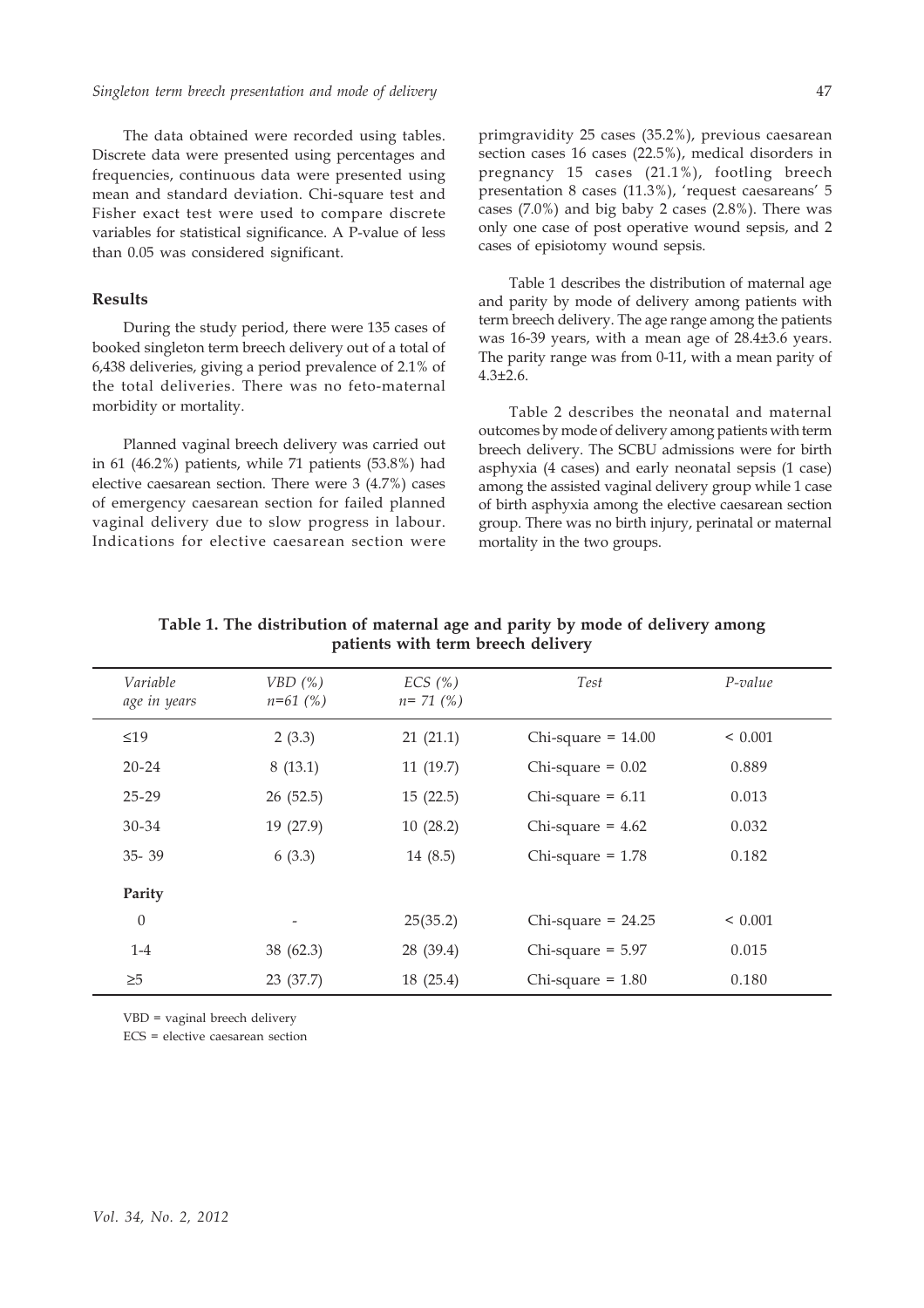| Variable                | VBD (%)<br>$n = 61$ | ECS(%)<br>$n = 71$ | Test         | $P-value$ |
|-------------------------|---------------------|--------------------|--------------|-----------|
| Birth asphyxia          | 4(6.6)              | 1(1.4)             | Fisher exact | 0.181     |
| Early neonatal sepsis   | 1(1.6)              |                    | Fisher exact | 0.462     |
| SCBU admission          | 5(8.2)              | 1(1.4)             | Fisher exact | 0.095     |
| Postpartum haemorrhage  | 1(1.6)              | 2(2.8)             | Fisher exact | 1.000     |
| Urinary tract infection | 1(1.6)              | 3(4.2)             | Fisher exact | 0.624     |
| Blood transfusion       | 1(1.6)              | 1(1.4)             | Fisher exact | 1.000     |

**Table 2. The neonatal and maternal outcomes by mode of delivery among patients with term breech delivery**

VBD = vaginal breech delivery

ECS = elective caesarean section

# **Discussion**

The period prevalence of singleton term breech delivery of 2.1% in this study is similar to 2.1-3.1% from Nigeria $9-13$ , and 3-4% from Europe<sup>2</sup> and USA<sup>15</sup>, probably because the prevalence of breech presentation at term is between 2 to 4% worldwide16. Elective caesarean section rate of 53.8% among women with singleton term breech presentation in this study, is higher than 33.3% from Nnewi<sup>9</sup>, and 37.1% from Calabar<sup>10</sup> in studies from Nigeria, probably because elective caesarean section is routinely employed, in the management of primigravida with singleton breech presentation at term in our hospital. It is however lower than 90.4% that was reported from  $\mathrm{USA}^{\mathrm{7}},$ probably because elective caesarean section is now employed, in nearly all cases of breech presentation at term, because of the safety of caesarean section, increasing 'request caesareans', and litigations that are associated with vaginal breech delivery in their obstetric practice15.

In this study, the use of elective caesarean section was significantly associated with primigravidity and teenage pregnancies, probably because majority of the teenagers were primigravidae, and in our hospital, primigravida with singleton term breech presentation are routinely offered planned caesarean section, because a primigravid labour is a trial of labour, because the pelvis had not been "tested", and there is no place for trial of labour in the conduct of vaginal breech delivery<sup>16,17</sup>. Planned vaginal breech delivery was significantly associated with multigravidity and women in the 25-29 and 30-34 years age group, probably because most of the women in the 25-29 and 30-34 years age group were multigravida, who were more suitable for assisted vaginal delivery, because their pelvis had been "tested"16,17.

There was no significant difference in the use of planned vaginal breech delivery and planned caesarean section among women in the age groups 20-24 years, probably because primigravida and multipara with singleton term breech presentation coexisted among the women in this age group, which agrees with the findings of other studies<sup>18</sup>. Also there was no significant difference in the use of planned vaginal breech delivery and elective caesarean section among grandmultipara and women in the age groups 35-39 years, probably because majority of the grandmultipara who were suitable for vaginal delivery, were in the 35-39 years age group, where older maternal age, which may be associated with medical and obstetric complications, like hypertension, diabetes, placental complications, macrosomic infants that may require a elective caesarean section existed<sup>8</sup>.

The frequency of birth asphyxia, early neonatal sepsis and SCBU admissions were significantly higher among breech fetuses at term that were delivered by vaginal route, which agrees with other studies worldwide<sup> $2,14$ </sup>, probably because there is inevitable compression of the umbilical cord whiles the fetal head is in the pelvis during a vaginal breech birth $14$ . This inevitable compression of the umbilical cord during the delivery of the fetal head, may account for why birth asphyxia is significantly associated with vaginal breech delivery, even in developed countries, where obstetric care is sophisticated. Timing is critical to an optimal outcome, and the art of obstetric judgments in the management of these patients is important, in order to avoid delay in the delivery of the fetal head<sup>4</sup>.

Early neonatal sepsis occurred more among the babies that were delivered by assisted breech delivery,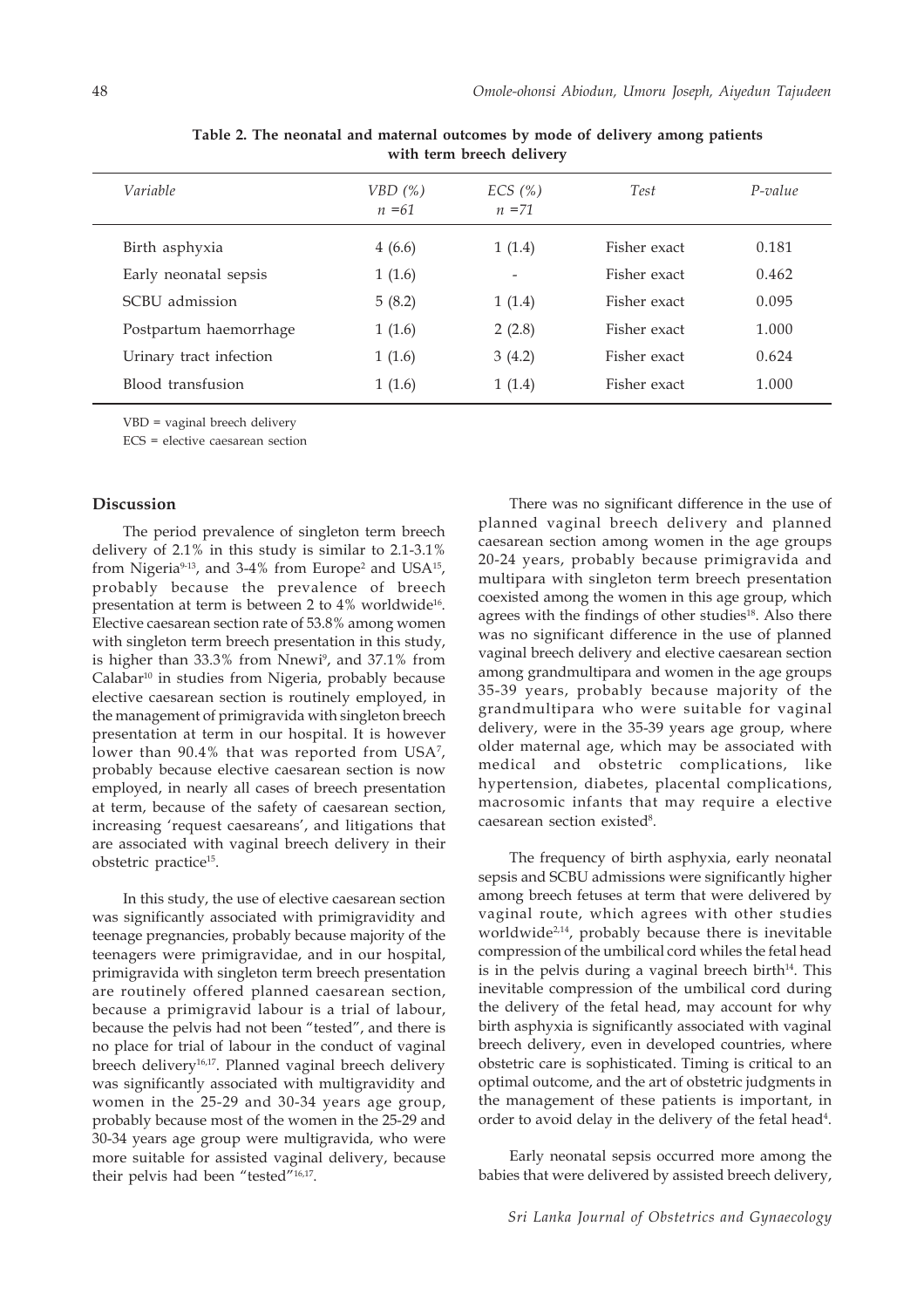probably because of acquired infection from the birth canal during the passage of the baby<sup>8</sup>. This together with higher occurrence of birth asphyxia, may explain why admission into SCBU, was significantly more among the babies that were delivered by planned assisted breech delivery protocol, but there was no perinatal death in the two groups, probably because of good protocol of selection of the mode of delivery among the women, and meticulous care, as the deliveries were conducted by senior registrars or consultants, with efficient backup from anaesthetic, neonatologists and other relevant medical staff who are experienced with breech births. This agrees with the findings of similar studies<sup>4</sup>, probably because the skill of the birth attendants, especially experience with breech births is of crucial importance, as many of the dangers in vaginal birth for breech babies come from mistakes made by birth attendants<sup>4</sup>.

However, it did not agree with the findings of Conde-Agudelo *et al* in Latin America<sup>14</sup>, where breech fetuses that were delivered by vaginal route had almost nine times increased risk of perinatal mortality, probably because of inadequate manpower and facilities, as some of their cases were not managed by specialist obstetricians. This will require community campaign for effective and active antenatal care and hospital delivery in developing countries, where majority of the patients are unbooked, as well as capacity building, which should include training and re-training of birth attendants in the art of vaginal breech delivery.

In this study, maternal morbidity occurred with higher frequency among the women who had elective caesarean delivery, but there was no significant difference in the occurrence of maternal morbidity between the two groups, which agrees with other studies worldwide<sup>1,2,5,6,10</sup>, probably because elective caesarean section, like any major surgery, involves risks<sup>6</sup>. Meticulous care and involvement of skilled birth attendants in the form of senior obstetricians, may explain why there was no significant difference in the occurrence of maternal morbidity between the two groups in this study, which agrees with studies from developed countries like USA<sup>6</sup> and Europe<sup>2</sup>. This may also explain why there was no maternal mortality in both groups in this study.

However, this does not agree with the findings of some studies from developing countries, where the maternal morbidity and mortality that is associated with elective caesarean section is unacceptably high, which has been attributed to inadequacy of skilled manpower and facilities to conduct caesarean section<sup>14</sup>. Capacity building, which should include provision of facilities, as well as training and re-

There was no feto-maternal morbidity or mortality, among the cases that had emergency caesarean section for failed planned vaginal breech delivery in this study, probably because of involvement of skilled birth attendants, partographic monitoring of labour and use of continuous electronic fetal monitoring in labour, which may have timely decided when to terminate the labour in favour of emergency caesarean section, before deterioration in feto-maternal condition ensued. Furthermore, facilities for caesarean section, neonatal care and blood products for transfusion were available 24 hours of the day. This further emphasized the need for capacity building in developing countries, in order to ensure provision of adequate facilities and skilled birth attendants, with pregnancy outcomes that are similar to that of developed countries.

This study showed that with well designed protocols, proper selection of the mode of delivery, and management of labour/delivery by skilled birth attendants, with backup from relevant medical staff who are experienced in breech births, and availability of facilities for caesarean section, neonatal care and blood transfusion 24 hours of the day, the pregnancy outcomes with planned vaginal delivery and elective caesarean section, among booked women with singleton term breech presentation, did not show statistically significant difference. In developing countries, provided adequate health care is available, the mode of delivery should be individualized. Routine use of elective caesarean section for singleton term breech presentation, may not be applicable, because there is aversion to caesarean section, desire for a large family size, women who cannot achieve vaginal delivery are perceived as reproductive failures, and the resource implications of caesarean delivery<sup>8,18</sup>, may make women with previous caesarean section scars, to be at risk of ruptured uterus in subsequent pregnancies, because they may prefer to labour/ deliver outside the health facilities, for fear of repeat caesarean section.

The use of external cephalic version at term should be re-visited in our obstetric practice in developing countries, where there is high prevalence of cephalopelvic disproportion<sup>8</sup>, so that primigravida, as is the case in Aminu Kano Teaching Hospital, and women with mild to moderate cephalopelvic disproportion, carrying singleton term fetuses in breech presentation, can be allowed to have trial of labour following successful version, and reduce the caesarean section rate19. Because of the small sample